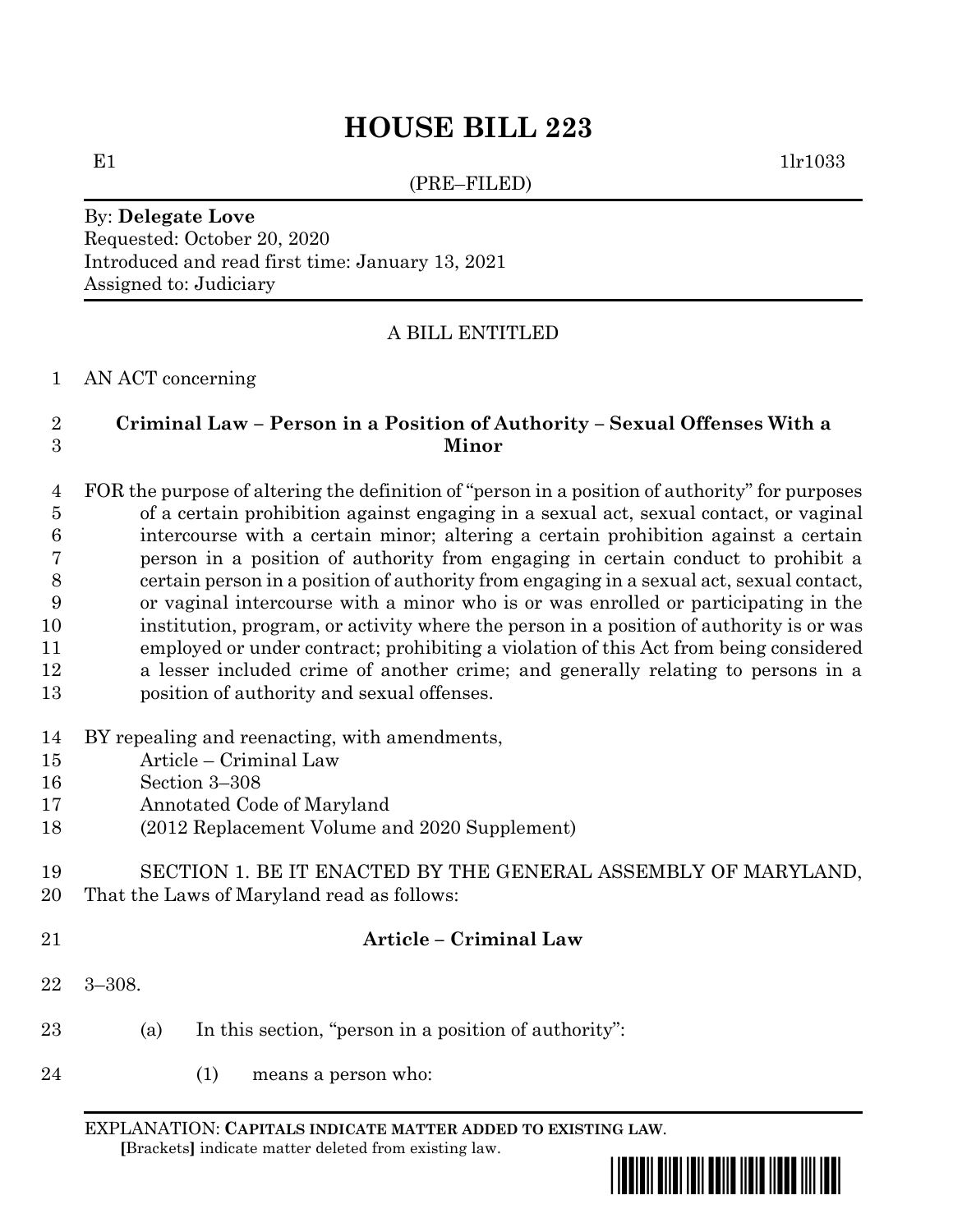1 (i) is at least 21 years old; (ii) is employed by or under contract with**: 1.** a public or private preschool, elementary school, or secondary school; **2. A CHILD CARE FACILITY, INCLUDING AN AFTER–SCHOOL PROGRAM; 3. A COMMERCIAL OR NONPROFIT INSTRUCTIONAL PROGRAM FOR MUSIC, DANCE, ART, TUTORING, ACADEMIC ENRICHMENT, MARTIAL ARTS, OR A PROGRAM WITH A SIMILAR PURPOSE; 4. A SPORTS, SCOUTING, OR RECREATIONAL ACTIVITY OR PROGRAM; 5. A DAY OR OVERNIGHT CAMP; 6. A RELIGIOUS INSTITUTION; OR 7. ANY UNIT OF LOCAL, STATE, OR FEDERAL GOVERNMENT;** and (iii) because of the person's position or occupation, exercises supervision over a minor who attends **[**the school**] OR PARTICIPATES IN AN INSTITUTION, A PROGRAM, OR AN ACTIVITY INCLUDED IN PARAGRAPH (1)(II) OF THIS SUBSECTION OR OPERATED BY ANY UNIT OF LOCAL, STATE, OR FEDERAL GOVERNMENT**; and (2) includes **[**a principal, vice principal, teacher, coach, or school counselor at a public or private preschool, elementary school, or secondary school**] AN INDIVIDUAL WHO: (I) IS UNDER CONTRACT WITH OR IS A VOLUNTEER, AN INTERN, OR A PAID EMPLOYEE OF AN INSTITUTION, A PROGRAM, OR AN ACTIVITY INCLUDED IN PARAGRAPH (1)(II) OF THIS SUBSECTION AND WHO, IN THAT CAPACITY, DIRECTS OR SUPERVISES MINORS ENROLLED OR PARTICIPATING IN THE INSTITUTION, PROGRAM, OR ACTIVITY; OR (II) SUPERVISES ONE OR MORE PERSONS IN A POSITION OF AUTHORITY WITHIN THE INSTITUTION, PROGRAM, OR ACTIVITY**.

**HOUSE BILL 223**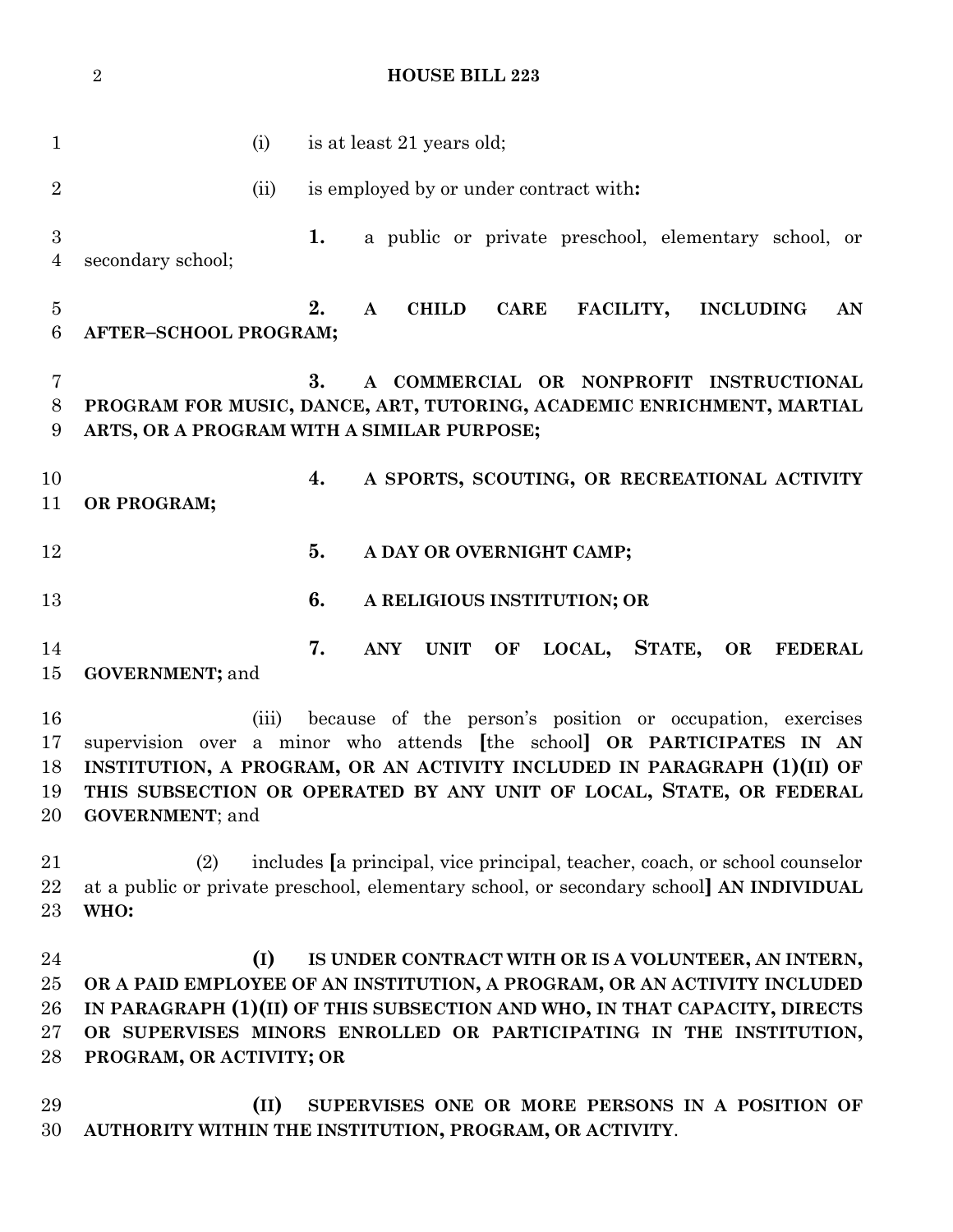#### **HOUSE BILL 223** 3

 (b) A person may not engage in: 2 (1) sexual contact with another without the consent of the other; 3 (2) except as provided in  $\S 3-307(a)(4)$  of this subtitle, a sexual act with another if the victim is 14 or 15 years old, and the person performing the sexual act is at least 4 years older than the victim; or 6 (3) except as provided in  $\S 3-307(a)(5)$  of this subtitle, vaginal intercourse with another if the victim is 14 or 15 years old, and the person performing the act is at least 4 years older than the victim. 9 (c) (1) Except as provided in  $\S 3-307(a)(4)$  of this subtitle or subsection (b)(2) of this section, a person in a position of authority may not engage in a sexual act **[**or**],** sexual contact**, OR VAGINAL INTERCOURSE** with a minor who**[**, **]: (I)** at the time of the sexual act or sexual contact, is **[**a student enrolled at a school**] ENROLLED OR PARTICIPATING IN THE INSTITUTION, PROGRAM, OR ACTIVITY** where the person in a position of authority is employed **OR UNDER CONTRACT; OR (II) WAS PREVIOUSLY ENROLLED OR PARTICIPATING IN THE INSTITUTION, PROGRAM, OR ACTIVITY AT THE SAME TIME THE PERSON IN AUTHORITY WAS EMPLOYED OR UNDER CONTRACT AT THE INSTITUTION, PROGRAM, OR ACTIVITY**. 20 (2) Except as provided in § 3-307(a)(5) of this subtitle or subsection (b)(3) of this section, a person in a position of authority may not engage in vaginal intercourse with a minor who, at the time of the vaginal intercourse, is a student enrolled at a school where the person in a position of authority is employed. (d) (1) Except as provided in paragraph (2) of this subsection, a person who violates this section is guilty of the misdemeanor of sexual offense in the fourth degree and on conviction is subject to imprisonment not exceeding 1 year or a fine not exceeding \$1,000 or both. (2) (i) On conviction of a violation of this section, a person who has been 29 convicted on a prior occasion not arising from the same incident of a violation of  $\S 3-303$ ,  $\S$  3–304, §§ 3–307 through 3–310 of this subtitle, § 3–311 or § 3–312 of this subtitle as the sections existed before October 1, 2017, § 3–315 of this subtitle, or § 3–602 of this title is subject to imprisonment not exceeding 3 years or a fine not exceeding \$1,000 or both. (ii) If the State intends to proceed against a person under subparagraph (i) of this paragraph, it shall comply with the procedures set forth in the Maryland Rules for the indictment and trial of a subsequent offender.